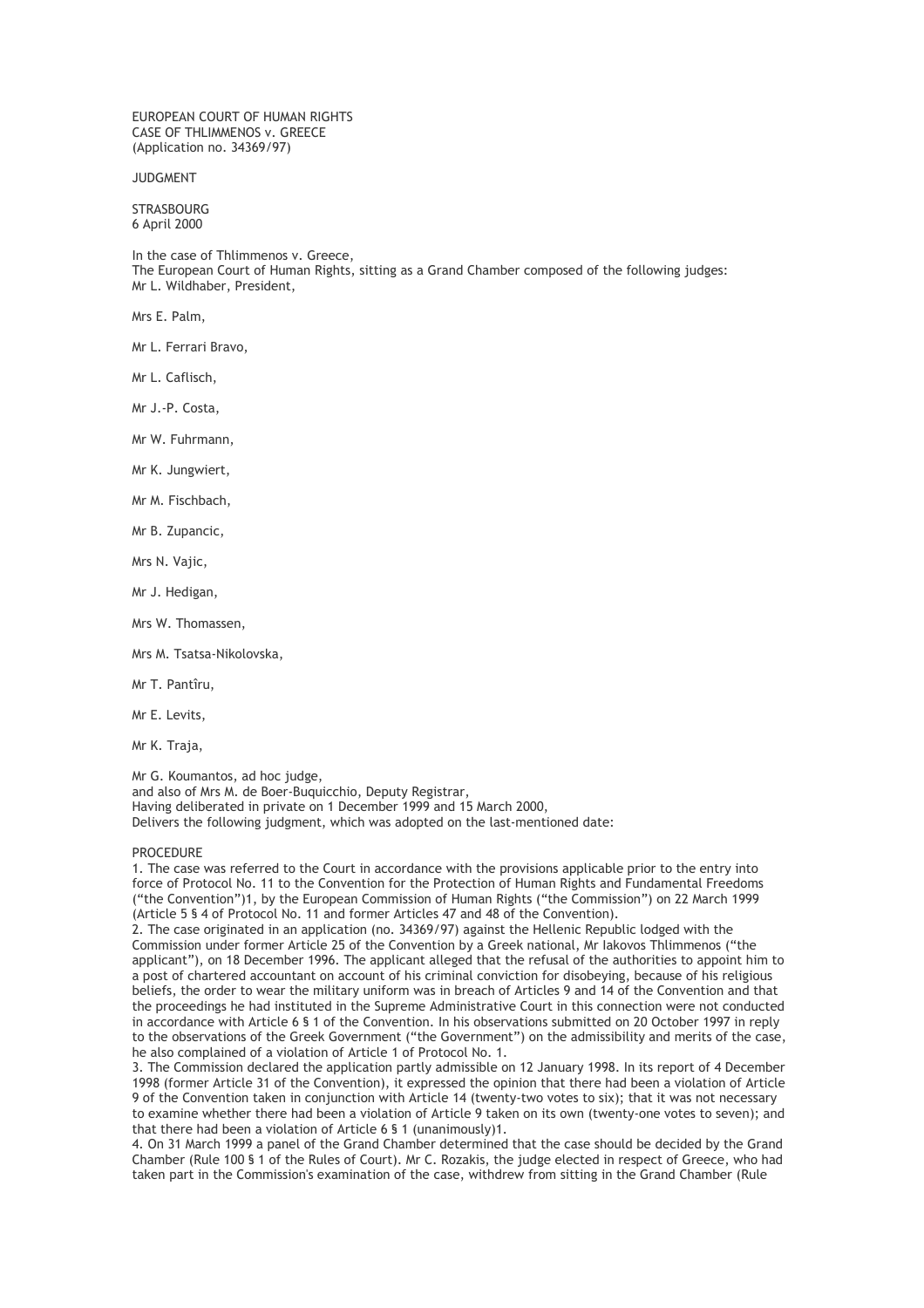28). The Government accordingly appointed Mr G. Koumantos to sit as an ad hoc judge (Article 27 § 2 of the Convention and Rule 29 § 1).

5. The applicant and the Government each filed a memorial.

6. A hearing took place in public in the Human Rights Building, Strasbourg, on 1 December 1999. There appeared before the Court:

(a) for the Government

Mr P. Georgakopoulos, Legal Adviser,

State Legal Council, Delegate of the Agent,

Mr K. Georgiadis, Legal Assistant,

State Legal Council, Counsel; (b) for the applicant

Mr N. Alivizatos, of the Athens Bar, Counsel. The Court heard addresses by Mr Alivizatos and Mr Georgiadis.

## THE FACTS

I. the circumstances of the case

A. The applicant's conviction for insubordination

7. On 9 December 1983 the Athens Permanent Army Tribunal (Diarkes Stratodikio), composed of one career military judge and four other officers, convicted the applicant, a Jehovah's Witness, of insubordination for having refused to wear the military uniform at a time of general mobilisation. However, the tribunal considered under Article 70 (b) of the Military Criminal Code and under Article 84 § 2 (a) of the Criminal Code that there were extenuating circumstances and sentenced the applicant to four years' imprisonment. The applicant was released on parole after two years and one day.

B. The refusal to appoint the applicant to a chartered accountant's post

8. In June 1988 the applicant sat a public examination for the appointment of twelve chartered accountants, a liberal profession in Greece. He came second among sixty candidates. However, on 8 February 1989 the Executive Board of the Greek Institute of Chartered Accountants (hereinafter "the Board") refused to appoint him on the ground that he had been convicted of a serious crime (kakuryima).

C. The proceedings before the Supreme Administrative Court

9. On 8 May 1989 the applicant seised the Supreme Administrative Court (Simvulio Epikratias) invoking, inter alia, his right to freedom of religion and equality before the law, as guaranteed by the Constitution and the Convention. The applicant also claimed that he had not been convicted of a crime but of a less serious offence.

10. On 18 April 1991 the Third Chamber of the Supreme Administrative Court held a hearing. On 25 May 1991 it decided to refer the case to the plenary court because of the important issues it raised. The Chamber's own view was that Article 10 of Legislative Decree no. 3329/1955 provided that a person who would not qualify for appointment to the civil service could not be appointed a chartered accountant. Moreover, according to Article 22 § 1 of the Civil Servants' Code, no person convicted of a serious crime could be appointed to the civil service. However, this provision referred to convictions by courts established in accordance with Article 87 § 1 of the Constitution. This was not the case with the permanent military courts, because the majority of their members were not career judges enjoying the same guarantees of independence as their civilian colleagues, as envisaged by Article 96 § 5 of the Constitution. As a result, the applicant's conviction by the Athens Permanent Army Tribunal could not be taken into consideration and the Board's decision not to appoint the applicant a chartered accountant had to be quashed.

11. On 21 January 1994 a hearing was held before the Supreme Administrative Court, sitting in plenary. On 11 November 1994 the court decided that the Board had acted in accordance with the law when, for the purposes of applying Article 22 § 1 of the Civil Servants' Code, it had taken into consideration the applicant's conviction for serious crime by the Athens Permanent Army Tribunal. Article 96 § 5 of the Constitution provided that the military courts would continue functioning as they had before until the enactment of a new law which would change their composition. Such a law had not yet been enacted. The Supreme Administrative Court further decided to refer the case back to the Third Chamber and ordered it to examine the remaining issues. 12. The decision of 11 November 1994 was taken by a majority. The minority considered that, since nine years had passed since the Constitution had entered into force without the law envisaged in Article 96 § 5 thereof having been enacted, the guarantees of independence required from civilian judges had to be afforded by the existing military courts. Since that was not the case with the Athens Permanent Army Tribunal, Mr Thlimmenos's application for judicial review had to be allowed.

13. On 26 October 1995 the Third Chamber held a further hearing. On 28 June 1996 it rejected Mr Thlimmenos's application for judicial review, considering, inter alia, that the Board's failure to appoint him was not related to his religious beliefs but to the fact that he had committed a criminal offence.

II. relevant domestic law

A. Appointment to a chartered accountant's post

14. Until 30 April 1993 only members of the Greek Institute of Chartered Accountants could provide chartered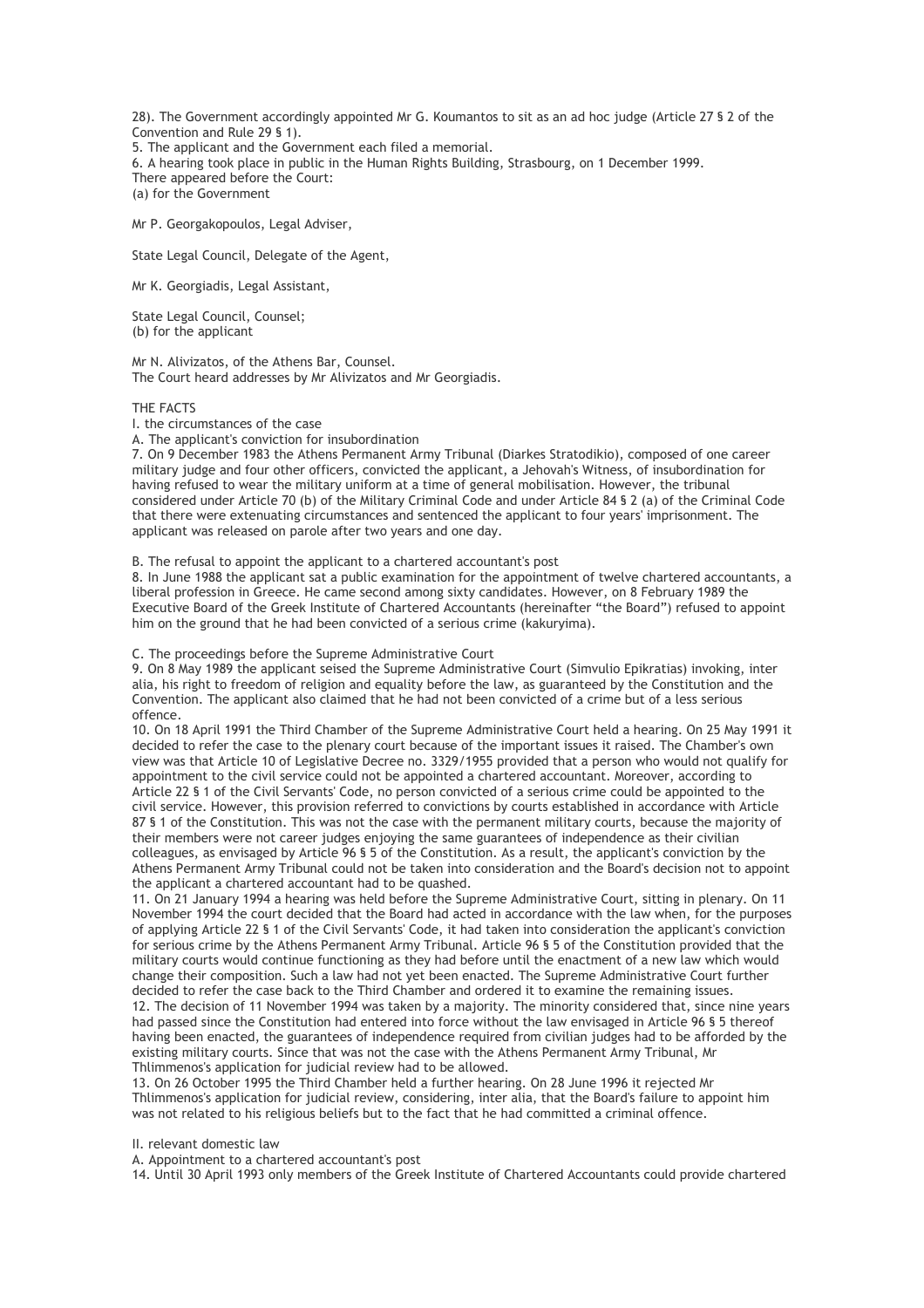accountants' services in Greece.

15. Article 10 of Legislative Decree no. 3329/1955, as amended by Article 5 of Presidential Decree no. 15/1989, provided that a person who did not qualify for appointment to the civil service could not be appointed a chartered accountant.

16. According to Article 22 § 1 of the Civil Servants' Code, no person convicted of a serious crime can be appointed to the civil service.

17. On 30 April 1993 the monopoly of the Institute of Chartered Accountants was abolished. Most chartered accountants became members of the Chartered Auditors' Company Ltd.

## B. The criminal offence of insubordination

18. Article 70 of the Military Criminal Code in force until 1995 provided:

"A member of the armed forces who, having been ordered by his commander to perform a duty, refuses or fails to execute the order shall be punished –

(a) if the act is committed in front of the enemy or armed insurgents, with death;

(b) in times of war or armed insurgency or during a state of siege or general mobilisation, with death or, if there are extenuating circumstances, with life imprisonment or imprisonment of at least five years and (c) in all other circumstances, with imprisonment between six months and two years."

19. By virtue of Presidential Decree no. 506/1974, at the time of the applicant's arrest Greece was deemed to be in a state of general mobilisation. This decree is still in force.

20. Article 84 § 2 (a) of the Criminal Code provides that a lesser penalty shall be imposed on persons who, prior to the crime, had led an honest life.

21. Under Article 1 of the Military Criminal Code in force until 1995, offences punishable with a sentence of at least five years' imprisonment were considered to be serious crimes (kakuryimata). Offences punishable with a sentence of up to five years' imprisonment were considered misdemeanours (plimmelimata).

22. Under the new Military Criminal Code of 1995 insubordination not committed in time of war or in front of the enemy is considered a misdemeanour.

## C. The right to conscientious objection to military service

23. Under section 2(4) of Law no. 731/1977, those who refused to perform unarmed military service on the basis of their religious beliefs were sentenced to imprisonment of a duration equivalent to that of the unarmed service, that is, less than five years.

24. Law no. 2510/1997, which entered into force on 27 June 1997, gives conscientious objectors the right to perform civilian, instead of military, service. Under section 23(1) and (4) of this law, persons who had been convicted of insubordination in the past were given the possibility of applying for recognition as conscientious objectors. One of the effects of such recognition was having the conviction expunged from one's criminal record.

25. Applications under section 23(1) and (4) of Law no. 2510/1997 had to be lodged within a period of three months starting from 1 January 1998. They were examined by the commission that advises the Minister of National Defence on the recognition of conscientious objectors. The commission had to apply section 18 of Law no. 2510/1997, which provides:

"Persons who invoke their religious or ideological beliefs in order not to fulfil their military obligations for reasons of conscience may be recognised as conscientious objectors ...'

## THE LAW

## I. SCOPE OF THE CASE

26. In his original application to the Commission the applicant had complained under Articles 9 and 14 of the Convention about the failure of the authorities to appoint him to a post of chartered accountant and under Article 6 § 1 about the proceedings he had instituted in this connection. Only in his observations in reply to the Government's observations on the admissibility and merits of the application did the applicant also complain of a violation of Article 1 of Protocol No. 1. The Commission declared the latter complaint inadmissible on the ground that it had not been submitted within the six-month time-limit provided by the Convention. 27. In his memorial before the Court the applicant contended that the Court was competent to examine his complaint under Article 1 of Protocol No. 1. Although this complaint had not been expressly raised in the application form, the facts underlying it had been set out therein. The Convention organs were free to give them the proper legal qualification.

28. The Court recalls that the scope of its jurisdiction is determined by the Commission's decision declaring the originating application admissible (see Sürek v. Turkey (no. 1) [GC], no. 26682/95, § 40, ECHR 1999-IV). Moreover, it considers, as the Commission did, that the complaint under Article 1 of Protocol No. 1 was separate from the complaints declared admissible. It follows that the Court has no jurisdiction to entertain this complaint.

## II. The Government's Preliminary OBJeCtion

29. The Government argued that the applicant, by using the procedure provided by section 23(1) and (4) of Law no. 2510/1997, could have avoided the consequences of his conviction. They also submitted that he could have applied for a pardon under Article 47 § 1 of the Constitution. However, the Government accepted that, even if the applicant had been recognised as a conscientious objector under Law no. 2510/1997, he would not have been able to obtain reparation for the prejudice he had suffered as a result of his conviction. 30. The applicant claimed that he had not been aware of the three-month time-limit in section 23(1) and (4) of Law no. 2510/1997 and had missed the deadline. In any event, the above provisions were "obscure" and only few conscientious objectors had succeeded in having their past convictions expunged from their criminal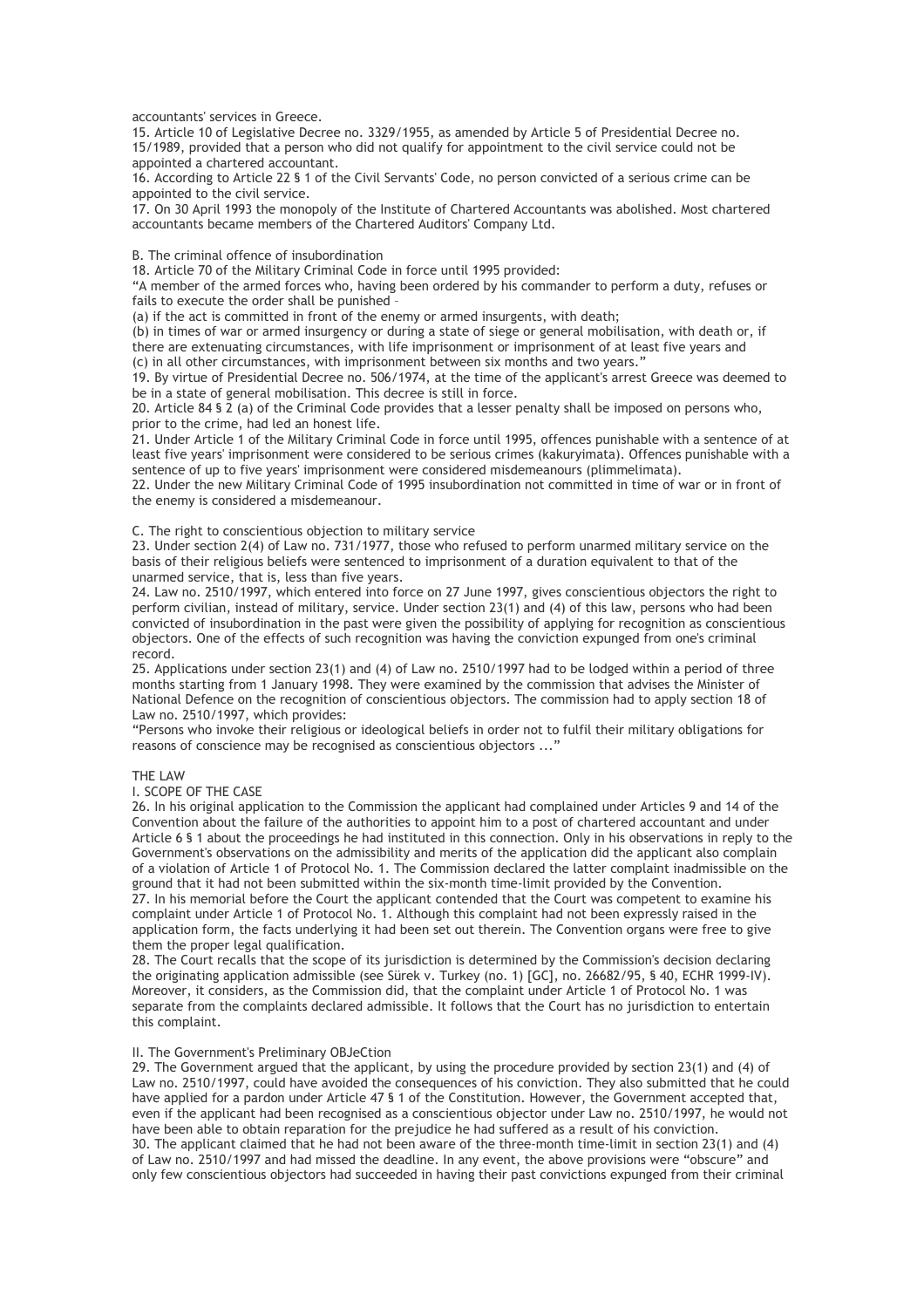### records.

31. The Court notes that, even if the applicant had not missed the deadline in section 23(1) and (4) of Law no. 2510/1997, his claim that he could not serve in the armed forces because of his religious beliefs would have been examined by a commission, which would have advised the Minister of National Defence on whether or not he should be recognised as a conscientious objector. This commission and the Minister would not have been obliged to grant the applicant's claim since they, at least to a certain degree, retained discretionary powers (see paragraphs 24 and 25 above). Moreover, it was accepted by the parties that, even if the applicant had obtained the removal of his conviction from his criminal record pursuant to section 23(1) and (4) of Law no. 2510/1997, he would not have been able to obtain reparation for the prejudice he had suffered until then as a result of his conviction. For the same reason the applicant could not have been certain that his request for a pardon would have been granted and, even if it had, the applicant could not have obtained reparation. 32. In any event, the Court notes that, in so far as the Government can be deemed to raise a preliminary objection concerning the applicant's status as a victim within the meaning of Article 34 of the Convention, this objection had not been put forward when the admissibility of the application was being considered by the Commission. There was nothing preventing the Government from raising it at that stage of the proceedings, since Law no. 2510/1997 had been enacted prior to the Commission's admissibility decision. The Court therefore holds that the Government is estopped from raising this preliminary objection and dismisses it (see Nikolova v. Bulgaria [GC], no. 31195/96, § 44, ECHR 1999-II).

### III. ALLEGED VIOLATION oF ARTICLE 14 of the convention taken IN CONJUNCTION WITH ARTICLE 9 33. The Court notes that the applicant did not complain about his initial conviction for insubordination. The applicant complained that the law excluding persons convicted of a serious crime from appointment to a chartered accountant's post did not distinguish between persons convicted as a result of their religious beliefs and persons convicted on other grounds. The applicant invoked Article 14 of the Convention taken in conjunction with Article 9, which provide:

# Article 14

"The enjoyment of the rights and freedoms set forth in [the] Convention shall be secured without discrimination on any ground such as sex, race, colour, language, religion, political or other opinion, national or social origin, association with a national minority, property, birth or other status." Article 9

"1. Everyone has the right to freedom of thought, conscience and religion; this right includes freedom to change his religion or belief and freedom, either alone or in community with others and in public or private, to manifest his religion or belief, in worship, teaching, practice and observance.

2. Freedom to manifest one's religion or beliefs shall be subject only to such limitations as are prescribed by law and are necessary in a democratic society in the interests of public safety, for the protection of public order, health or morals, or for the protection of the rights and freedoms of others."

#### A. Arguments before the Court

34. The applicant submitted that his non-appointment to a post of chartered accountant was directly linked to the manifestation of his religious beliefs and fell within the ambit of Article 9 of the Convention. He pointed out in this connection that he had not been appointed because he had refused to serve in the armed forces; by refusing to do so, he had manifested his religious beliefs as a Jehovah's Witness. The applicant further argued that it could not serve any useful purpose to exclude someone from the profession of chartered accountants for having refused to serve in the armed forces on religious grounds. In the applicant's view, the law should not have excluded every person convicted of a serious crime. The legitimacy of the exclusion depended on the nature of the post and of the offence, including the motives of the offender, the time elapsed since the offence and the offender's conduct during that time. Seen in this light, the authorities' failure to appoint the applicant was not necessary. The class of persons to which the applicant belonged, namely male Jehovah's Witnesses whose religion involved compelling reasons for refusing to serve in the armed forces, was different from the class of most other criminal offenders. The Government's failure to take account of this difference amounted to discrimination not tolerated by Article 14 of the Convention taken in conjunction with Article 9. 35. The Government argued that Article 14 of the Convention did not apply because the facts of the case did not fall within the ambit of Article 9. The authorities that refused to appoint the applicant a chartered accountant had no option but to apply a rule that excluded all persons convicted of a serious crime from such a post. The authorities could not inquire into the reasons that had led to a person's conviction. Because of its generality, the law in question was neutral. Moreover, it served the public interest. A person convicted of a serious offence could not be appointed to the civil service and, by extension, to a post of chartered accountant. This prohibition had to be absolute and no distinction could be made on a case-by-case basis. States had a wide margin of appreciation in the characterisation of criminal offences as serious crimes or otherwise. The applicant had committed a serious offence by refusing to perform unarmed military service at a time of general mobilisation because he had tried to avoid a very important obligation towards society and the State, linked with the defence, safety and independence of the country. As a result, the sanction was not disproportionate.

36. The Government also stressed that the Court had no competence to examine the applicant's initial conviction. In any event, this had nothing to do with his religious beliefs. The obligation to do military service applied to all Greek males without any exceptions on grounds of religion or conscience. Moreover, the applicant had been convicted of insubordination. Discipline in the army could not be made to depend on whether a soldier agreed with the orders given to him.

37. In the light of all the above, the Government argued that, even if Article 14 applied, there would exist an objective and reasonable justification for the failure to distinguish between the applicant and other persons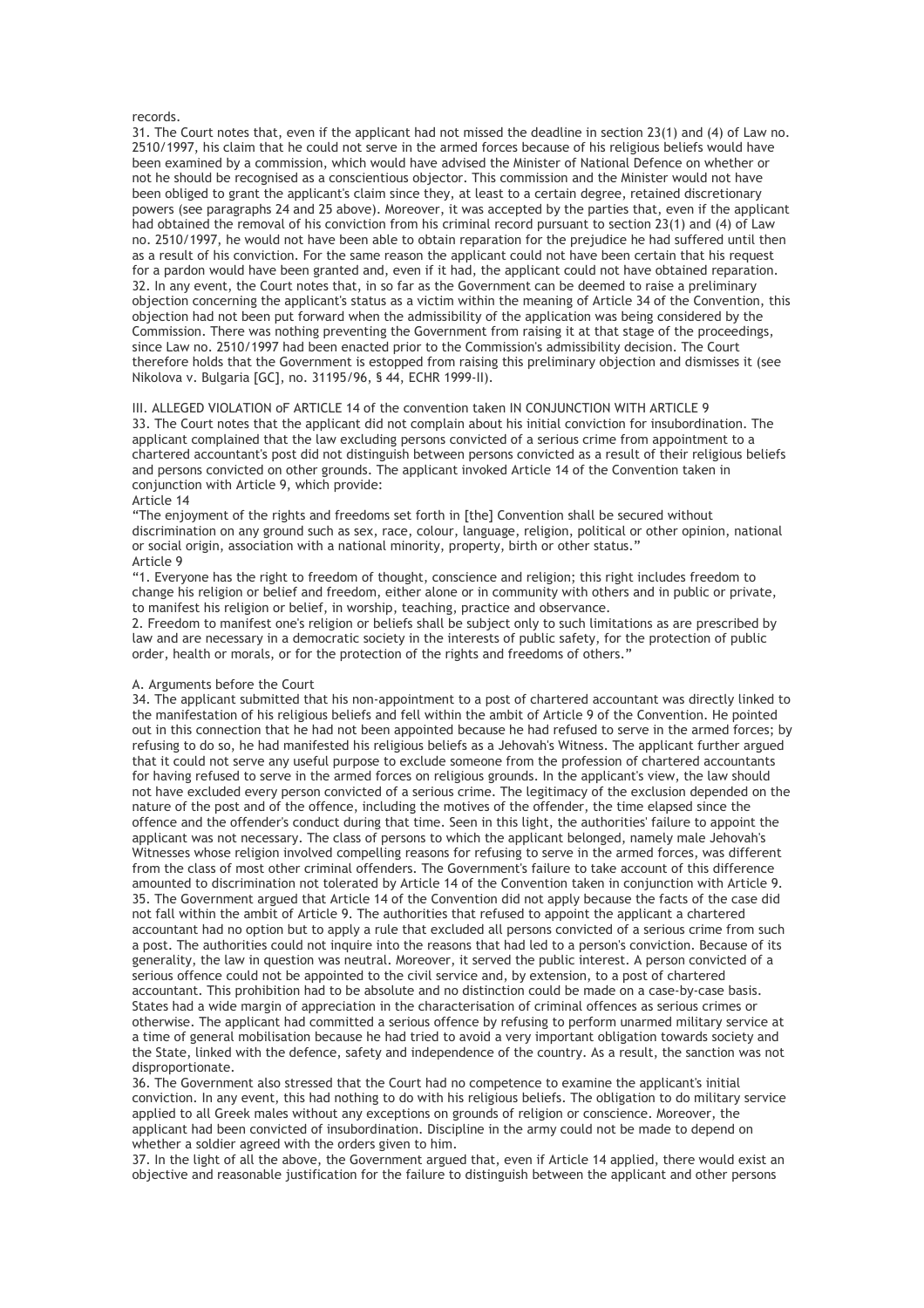convicted of a serious crime. There was no need to point out that Greek Orthodox or Catholic Christians would also be excluded from the profession of chartered accountants if they had committed a serious crime. 38. The Commission considered that Article 14 applied because it was sufficient that the facts of the case fell within the ambit of Article 9, and, in its opinion, there had been an interference with the rights protected by that Article in the present case. The Commission further considered that the right not to be discriminated against in the enjoyment of the rights guaranteed under the Convention was violated not only when States treated differently persons in analogous situations without providing an objective and reasonable justification, but also when States, without an objective and reasonable justification, failed to treat differently persons whose situations were different. In the circumstances of the case, there was no objective and reasonable justification for the failure of the drafters of the rules governing access to the profession of chartered accountants to treat differently persons convicted for refusing to serve in the armed forces on religious grounds from persons convicted of other serious crimes.

### B. The Court's assessment

39. The Court considers that the applicant's complaint falls to be examined under Article 14 of the Convention taken in conjunction with Article 9 for the following reasons.

40. The Court recalls that Article 14 of the Convention has no independent existence, since it has effect solely in relation to the rights and freedoms safeguarded by the other substantive provisions of the Convention and its Protocols. However, the application of Article 14 does not presuppose a breach of one or more of such provisions and to this extent it is autonomous. For Article 14 to become applicable it suffices that the facts of a case fall within the ambit of another substantive provision of the Convention or its Protocols (see the Inze v. Austria judgment of 28 October 1987, Series A no. 126, p. 17, § 36).

41. The Court notes that the applicant was not appointed a chartered accountant as a result of his past conviction for insubordination consisting in his refusal to wear the military uniform. He was thus treated differently from the other persons who had applied for that post on the ground of his status as a convicted person. The Court considers that such difference of treatment does not generally come within the scope of Article 14 in so far as it relates to access to a particular profession, the right to freedom of profession not being guaranteed by the Convention.

42. However, the applicant does not complain of the distinction that the rules governing access to the profession make between convicted persons and others. His complaint rather concerns the fact that in the application of the relevant law no distinction is made between persons convicted of offences committed exclusively because of their religious beliefs and persons convicted of other offences. In this context the Court notes that the applicant is a member of the Jehovah's Witnesses, a religious group committed to pacifism, and that there is nothing in the file to disprove the applicant's claim that he refused to wear the military uniform only because he considered that his religion prevented him from doing so. In essence, the applicant's argument amounts to saying that he is discriminated against in the exercise of his freedom of religion, as guaranteed by Article 9 of the Convention, in that he was treated like any other person convicted of a serious crime although his own conviction resulted from the very exercise of this freedom. Seen in this perspective, the Court accepts that the "set of facts" complained of by the applicant – his being treated as a person convicted of a serious crime for the purposes of an appointment to a chartered accountant's post despite the fact that the offence for which he had been convicted was prompted by his religious beliefs – "falls within the ambit of a Convention provision", namely Article 9.

43. In order to reach this conclusion, the Court, as opposed to the Commission, does not find it necessary to examine whether the applicant's initial conviction and the authorities' subsequent refusal to appoint him amounted to interference with his rights under Article 9 § 1. In particular, the Court does not have to address, in the present case, the question whether, notwithstanding the wording of Article 4 § 3 (b), the imposition of such sanctions on conscientious objectors to compulsory military service may in itself infringe the right to freedom of thought, conscience and religion guaranteed by Article 9 § 1.

44. The Court has so far considered that the right under Article 14 not to be discriminated against in the enjoyment of the rights guaranteed under the Convention is violated when States treat differently persons in analogous situations without providing an objective and reasonable justification (see the Inze judgment cited above, p. 18, § 41). However, the Court considers that this is not the only facet of the prohibition of discrimination in Article 14. The right not to be discriminated against in the enjoyment of the rights guaranteed under the Convention is also violated when States without an objective and reasonable justification fail to treat differently persons whose situations are significantly different.

45. It follows that Article 14 of the Convention is of relevance to the applicant's complaint and applies in the circumstances of this case in conjunction with Article 9 thereof.

46. The next question to be addressed is whether Article 14 of the Convention has been complied with. According to its case-law, the Court will have to examine whether the failure to treat the applicant differently from other persons convicted of a serious crime pursued a legitimate aim. If it did the Court will have to examine whether there was a reasonable relationship of proportionality between the means employed and the aim sought to be realised (see the Inze judgment cited above, ibid.).

47. The Court considers that, as a matter of principle, States have a legitimate interest to exclude some offenders from the profession of chartered accountant. However, the Court also considers that, unlike other convictions for serious criminal offences, a conviction for refusing on religious or philosophical grounds to wear the military uniform cannot imply any dishonesty or moral turpitude likely to undermine the offender's ability to exercise this profession. Excluding the applicant on the ground that he was an unfit person was not, therefore, justified. The Court takes note of the Government's argument that persons who refuse to serve their country must be appropriately punished. However, it also notes that the applicant did serve a prison sentence for his refusal to wear the military uniform. In these circumstances, the Court considers that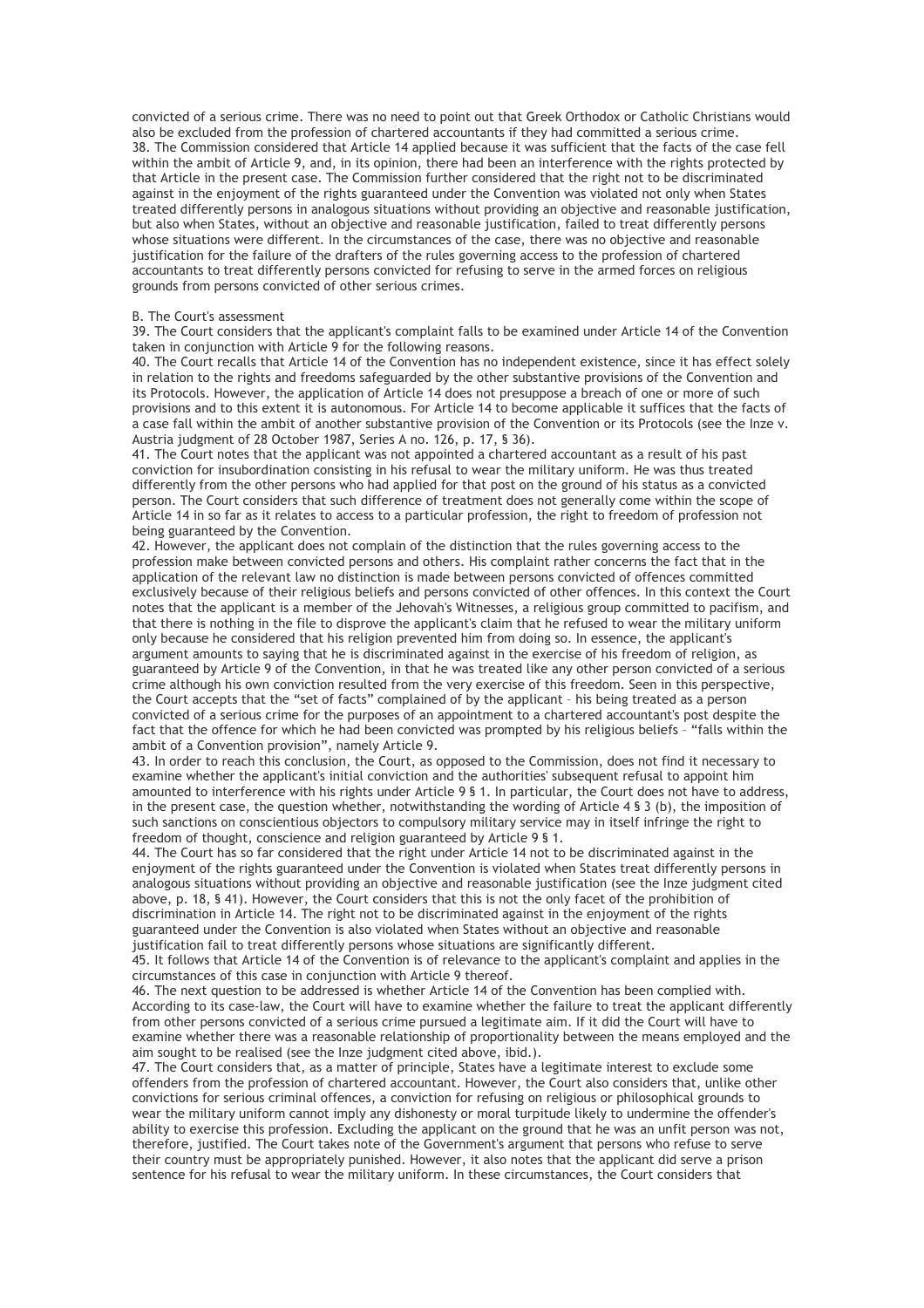imposing a further sanction on the applicant was disproportionate. It follows that the applicant's exclusion from the profession of chartered accountants did not pursue a legitimate aim. As a result, the Court finds that there existed no objective and reasonable justification for not treating the applicant differently from other persons convicted of a serious crime.

48. It is true that the authorities had no option under the law but to refuse to appoint the applicant a chartered accountant. However, contrary to what the Government's representative appeared to argue at the hearing, this cannot absolve the respondent State from responsibility under the Convention. The Court has never excluded that legislation may be found to be in direct breach of the Convention (see, inter alia, Chassagnou and Others v. France [GC], nos. 25088/94, 28331/95 and 28443/95, ECHR 1999-III). In the present case the Court considers that it was the State having enacted the relevant legislation which violated the applicant's right not to be discriminated against in the enjoyment of his right under Article 9 of the Convention. That State did so by failing to introduce appropriate exceptions to the rule barring persons convicted of a serious crime from the profession of chartered accountants.

49. The Court concludes, therefore, that there has been a violation of Article 14 of the Convention taken in conjunction with Article 9.

## IV. ALLEGED VIOLATION oF ARTICLE 9 OF THE CONVENTION

50. The applicant argued that both his initial conviction for insubordination and the authorities' resultant refusal to appoint him as a chartered accountant constituted interference with his right to manifest his religious beliefs under Article 9 of the Convention. The Commission's case-law to the effect that the Convention did not guarantee the right to conscientious objection to military service had to be reviewed in the light of present-day conditions. Virtually all Contracting States now recognised the right to alternative civilian service. Although the Court was admittedly not competent to examine the interference arising out of the applicant's initial conviction, the applicant submitted that the interference arising out of his nonappointment could not be deemed necessary in a democratic society.

51. The Government argued that the authorities' refusal to appoint the applicant did not constitute an interference with his right under Article 9 of the Convention. In any event, it was necessary in a democratic society. At the time when the applicant refused to serve in the armed forces, Greek law only recognised the possibility of unarmed military service because it was considered that giving everybody the right to alternative civilian service could give rise to abuses. As a result, the sanction imposed on him was not disproportionate and the rule excluding persons convicted of a serious crime from certain positions had to be applied without any distinctions.

52. The Commission did not consider it necessary to address the issue.

53. The Court considers that, since it has found a breach of Article 14 of the Convention taken in conjunction with Article 9 and for the reasons set out in paragraph 43 above, it is not necessary also to consider whether there has been a violation of Article 9 taken on its own.

#### V. ALLEGED VIOLATION OF ARTICLE 6 § 1 OF THE CONVENTION

54. The applicant also complained that the length of the proceedings he instituted before the Supreme Administrative Court to challenge his non-appointment gave rise to a violation of Article 6 § 1 of the Convention, the relevant part of which provides:

"In the determination of his civil rights and obligations  $\dots$ , everyone is entitled to a  $\dots$  hearing within a reasonable time by [a] ... tribunal ..."

55. The applicant submitted that Article 6 § 1 of the Convention applied to the Supreme Administrative Court proceedings under examination because they did not concern access to the civil service but to a liberal, albeit tightly regulated, profession. Moreover, he argued that the proceedings were not concluded within a reasonable time. The case did not involve complex legal issues. The issues that were referred to the plenary of the Supreme Administrative Court were not raised by the applicant but by the Supreme Administrative Court's Chamber itself. In any event, they could not justify a delay of more than seven years.

56. The Government submitted that Article 6 § 1 was not applicable because the refusal to appoint the applicant was an administrative act falling within the sphere of public law. In any event, the case raised serious constitutional issues. Moreover, lawyers were on strike during many months in 1991, 1992, 1993 and 1994. In the light of all the above and the Supreme Administrative Court's case-load, seven years was a reasonable period.

57. The Commission considered that Article 6 applied because, although chartered accountants were appointed by administrative decision, their occupation was an independent profession. It also considered that complex legal issues were involved. However, the applicant was not responsible for any of the delays. Moreover, there were two periods of inactivity of a total duration of almost three years for which the Government did not offer any explanation apart from the Supreme Administrative Court's case-load. In the view of the Commission, the proceedings were not reasonable in length.

58. The Court recalls that, although regulated by administrative law, the profession of chartered accountants was one of the liberal professions in Greece. As a result, the proceedings instituted by the applicant to challenge the authorities' failure to appoint him to a post of chartered accountant involved a determination of his civil rights within the meaning of Article 6 § 1 of the Convention (see, among others, the König v. Germany judgment of 28 June 1978, Series A no. 27, p. 32, § 94).

59. The Court notes that the proceedings before the Supreme Administrative Court began on 8 May 1989, when the applicant lodged his application for judicial review, and ended on 28 June 1996, when the Third Chamber of the court rejected it. They lasted, therefore, seven years, one month and twenty days.

60. The Court recalls that the reasonableness of the length of the proceedings must be assessed in the light of the particular circumstances of the case and with the help of the following criteria: the complexity of the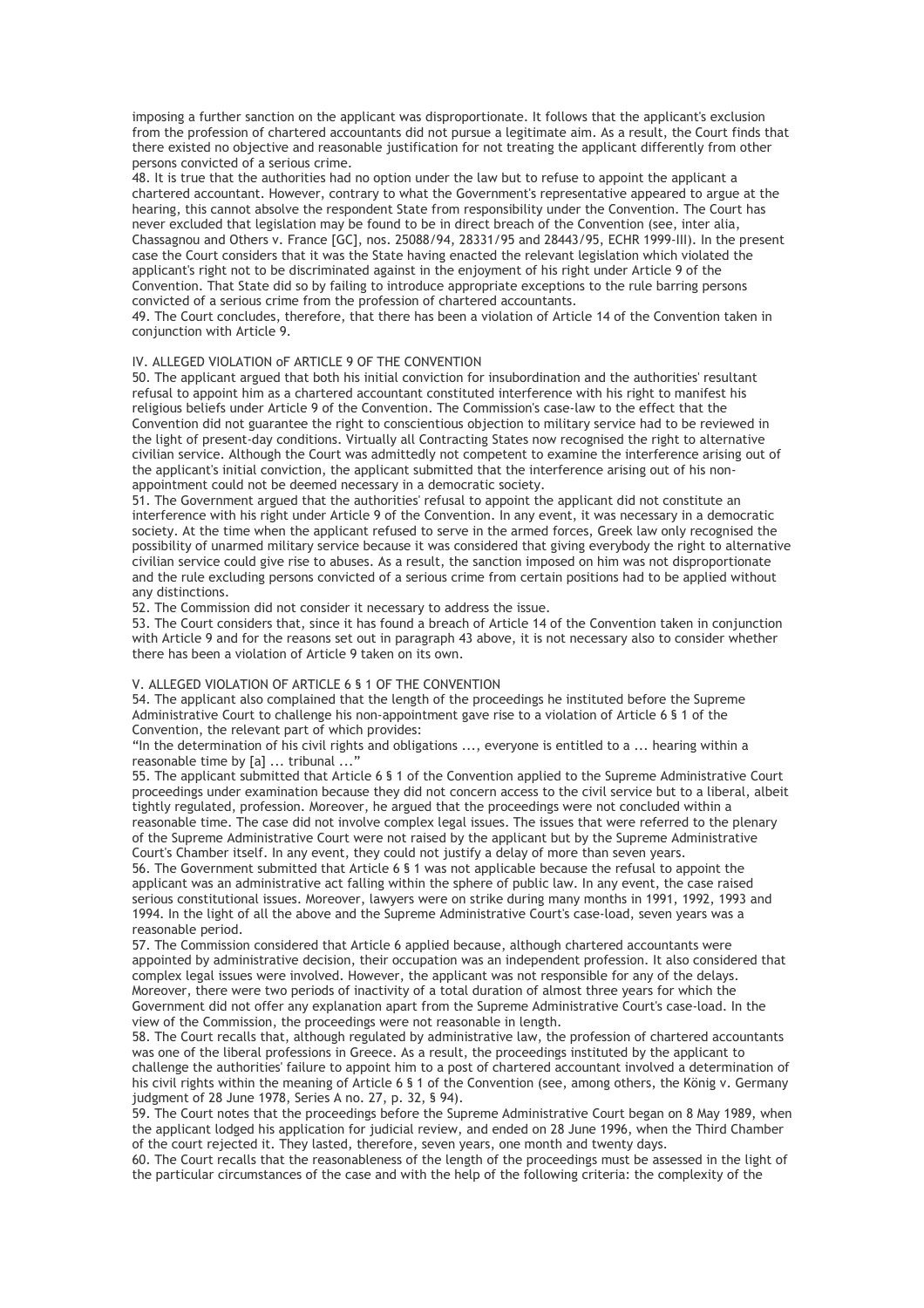case, the conduct of the parties, the conduct of the authorities dealing with the case and what was at stake for the applicant (see Laino v. Italy [GC], no. 33158/96, § 18, ECHR 1999-I). Employment disputes, to which disputes concerning access to a liberal profession can be compared, call generally for expeditious decision (see the Vocaturo v. Italy judgment of 24 May 1991, Series A no. 206-C, pp. 32-33, § 17).

61. The Court notes that the case involved legal issues of some complexity. However, the applicant did not cause any delays. And there were two periods of inactivity of a total duration of almost three years. The first such period started on 8 May 1989, when the applicant instituted the proceedings, and ended on 18 April 1991, when the Third Chamber first heard the case. The second started on 11 November 1994, when the plenary court referred the case back to the Third Chamber, and ended on 26 October 1995, when the Third Chamber issued the final decision. The only explanation offered by the Government for these periods of inactivity is the Supreme Administrative Court's case-load.

62. The Court cannot accept this explanation. According to its case-law, it is for Contracting States to organise their legal systems in such a way that their courts can guarantee the right of everyone to obtain a final decision on disputes relating to civil rights and obligations within a reasonable time (see the Vocaturo judgment cited above, ibid.). In the light of all the above and given that the proceedings concerned the applicant's professional future, the Court considers that the length of the proceedings failed to meet the "reasonable time" requirement.

63. The Court concludes, therefore, that there has been a violation of Article 6 § 1 of the Convention.

### vi. APPLICATION OF aRTICLE 41 OF THE CONVENTION

### 64. Under Article 41 of the Convention,

"If the Court finds that there has been a violation of the Convention or the Protocols thereto, and if the internal law of the High Contracting Party concerned allows only partial reparation to be made, the Court shall, if necessary, afford just satisfaction to the injured party.'

### A. Pecuniary damage

65. The applicant claimed 84,140,000 drachmas (GRD) for pecuniary damage, including approximately GRD 17,000,000 in respect of salaries lost between the authorities' refusal to appoint him and the abolition of the monopoly of the Institute of Chartered Accountants. In support of his claim, the applicant invoked "a survey conducted by the Institute of Chartered Accountants and a private chartered accountants' firm".

66. The Government submitted that freedom of religion had nothing to do with the above damage. In any event, they pointed out that during the entire period under examination the applicant worked in the private sector and that his claims were not supported by any official documents.

67. The Court notes that, the Government's general remarks about the link between freedom of religion and pecuniary damages notwithstanding, it was not disputed that, if the authorities had not refused to appoint the applicant to a chartered accountant's post, he would have received an income related to this professional activity at least until the abolition of the monopoly of the Institute of Chartered Accountants. However, the Court also notes that the applicant was not unemployed during that period of time. Moreover, the applicant has not shown that the income he would have earned as a chartered accountant would have exceeded the income he had actually earned in private practice during the relevant period of time. The Court, therefore, does not award the applicant any compensation for pecuniary damage.

#### B. Non-pecuniary damage

68. The applicant claimed GRD 15,000,000 for non-pecuniary damage.

69. The Government argued that no causal link was established between the violation of the Convention and the above sum. In any event, the claim was excessive.

70. The Court considers that the applicant must have suffered some non-pecuniary damage as a result of the violation of his right under Article 6 § 1 of the Convention to a hearing within a reasonable time and of his right under Article 14 taken in conjunction with Article 9 to be free from discrimination in the exercise of his freedom of religion. The duration of the proceedings must have caused the applicant prolonged insecurity and anxiety about his eligibility to a professional activity to which he aspired. Moreover, the violation of Article 14 of the Convention taken in conjunction with Article 9 occurred in the making of decisions concerning the applicant's access to a profession, which is a central element for the shaping of one's life plans. Making its assessment on an equitable basis, the Court awards the applicant GRD 6,000,000 for non-pecuniary damage.

### C. Costs and expenses

71. The applicant claimed GRD 6,250,000 in respect of costs and expenses incurred in the domestic and Convention proceedings. This amount included GRD 250,000 in lawyers' fees for the applicant's representation before the administrative authorities, GRD 1,700,000 in lawyers' fees for the proceedings before the Supreme Administrative Court, GRD 500,000 in lawyers' fees for the proceedings before the Commission, GRD 2,000,000 in lawyers' fees for the proceedings before the Court, GRD 1,300,000 for travel and subsistence expenses in connection with the appearance of the applicant and his lawyer at the hearing before the Court and GRD 500,000 for miscellaneous expenses.

72. The Government argued that the claim should be awarded only to the extent that the costs and expenses were actually and necessarily incurred and were reasonable as to quantum.

73. The Court agrees with the Government as to the test to be applied in order for costs and expenses to be included in an award under Article 41 of the Convention (see, among other authorities, Nikolova cited above, § 79). Moreover, it considers that the applicant's claim is excessive. The Court therefore awards the applicant GRD 3,000,000 under this head.